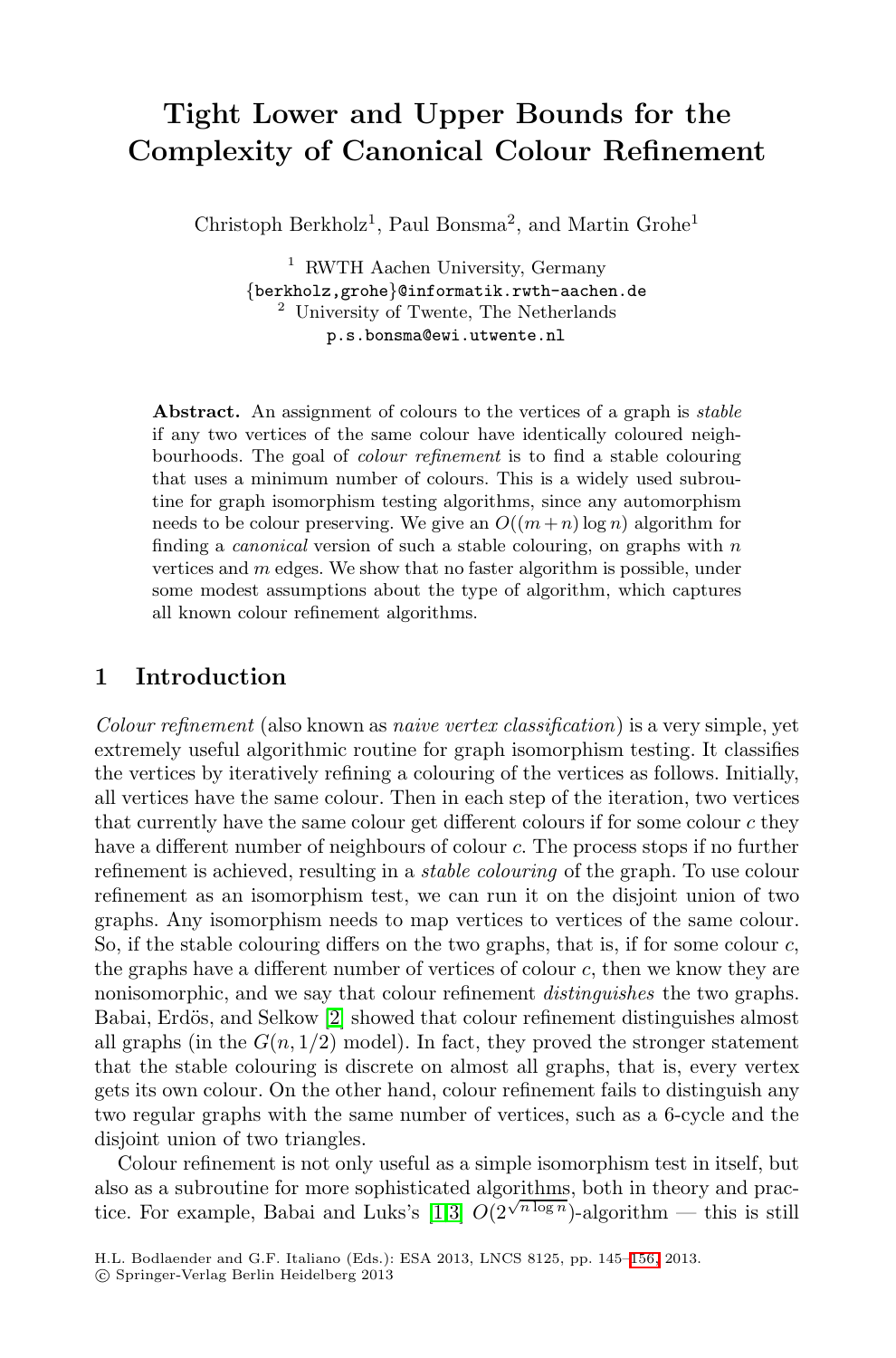the best known worst-case running time for isomorphism testing — uses colour refinement as a subroutine, and most practical graph isomorphism tools (for example, [9,6,8,12]), starting with McKay's "Nauty" [9,10], are based on the *individualisation refinement* paradigm. The basic idea of these algorithms is to recursively compute a *canonical labelling* of a given graph, which may already have an initial colouring of its vertices, as follows. We run colour refinement starting from the initial colouring until a stable colouring is reached. If the stable colouring is discrete, then this already gives us a canonical labelling (provided the colours assigned by colour refinement are canonical, see below). If not, we pick some colour  $c$  with more than one vertex. Then for each vertex  $v$  of colour  $c$ , we modify the stable colouring by assigning a fresh colour to  $v$  (that is, we "individualise" v) and recursively call the algorithm on the resulting vertex-coloured graph. Then for each  $v$  we get a canonically labelled version of our graph, and we return the lexicographically smallest among these. (More precisely, each canonical labelling of a graph yields a canonical s[trin](#page-11-4)g encoding, and we compare these strings lexicographically.) To turn this simple procedure into a practically useful algorithm, various heuristics ar[e](#page-11-5) applied to prune the search tree. They exploit automorphisms of the graph found during the search. However, crucial for any implementation of such an algorithm is a very efficient colour refinement procedure, because colour refinement is called at every node of the search tree.

Colour refinement can be implemented to run in time  $O((n+m) \log n)$ , where  $n$  is the number of vertices and  $m$  the number of edges of the input graph. To our knowledge, this was first been proved by Cardon and Crochemore [5]. Later Paige and Tarjan [11, p.982] sketched a simpler algorithm. Both algorithms are based on the partitioning techniques introduced by Hopcroft [7] for minimising finite automata. However, an issue that is completely neglected in the literature is that, at least for individualisation refinement, we need a version of colour refinement that produces a *canonical colouring*. That is, if f is an isomorphism from a graph G to a graph H, then for all vertices v of G, v and  $f(v)$  should get the same colour in the respective stable colourings of  $G$  and  $H$ . However, neither of the algorithms analysed in the literature seem to produce canonical colourings. Very briefly, the reason is that [the](#page-11-6)se algorithms use bucketing techniques for indexing vectors with an initial segment of the natural number[s t](#page-11-5)hat make sure that different vectors get different indices, but do not as[sig](#page-11-7)n indices in the lexicographical or any other canonical order. [This](#page-11-6) issue can be resolved by sorting the vectors lexicographically, but this causes a logarithmic overhead in the running time. We resolve the issue differently and avoid the logarithmic overhead, thus obtaining an implementation of colour refinement that computes a canonical stable colouring in time  $O((n+m) \log n)$ . Ignoring the canonical part, our algorithmic techniques are similar to known results: like [11] and various other papers, we use Hopcroft's strategy of 'ignoring the largest new cell', after splitting a cell [7]. Our data structures are similar to those described by Junttila and Kaski [8]. Nevertheless, since [8] contains no complexity analysis, and [11] omits various (nontrivial) implementation details, it seems that the current paper gives the first detailed description of an  $O((m+n) \log n)$  algorithm that uses this strategy. On a high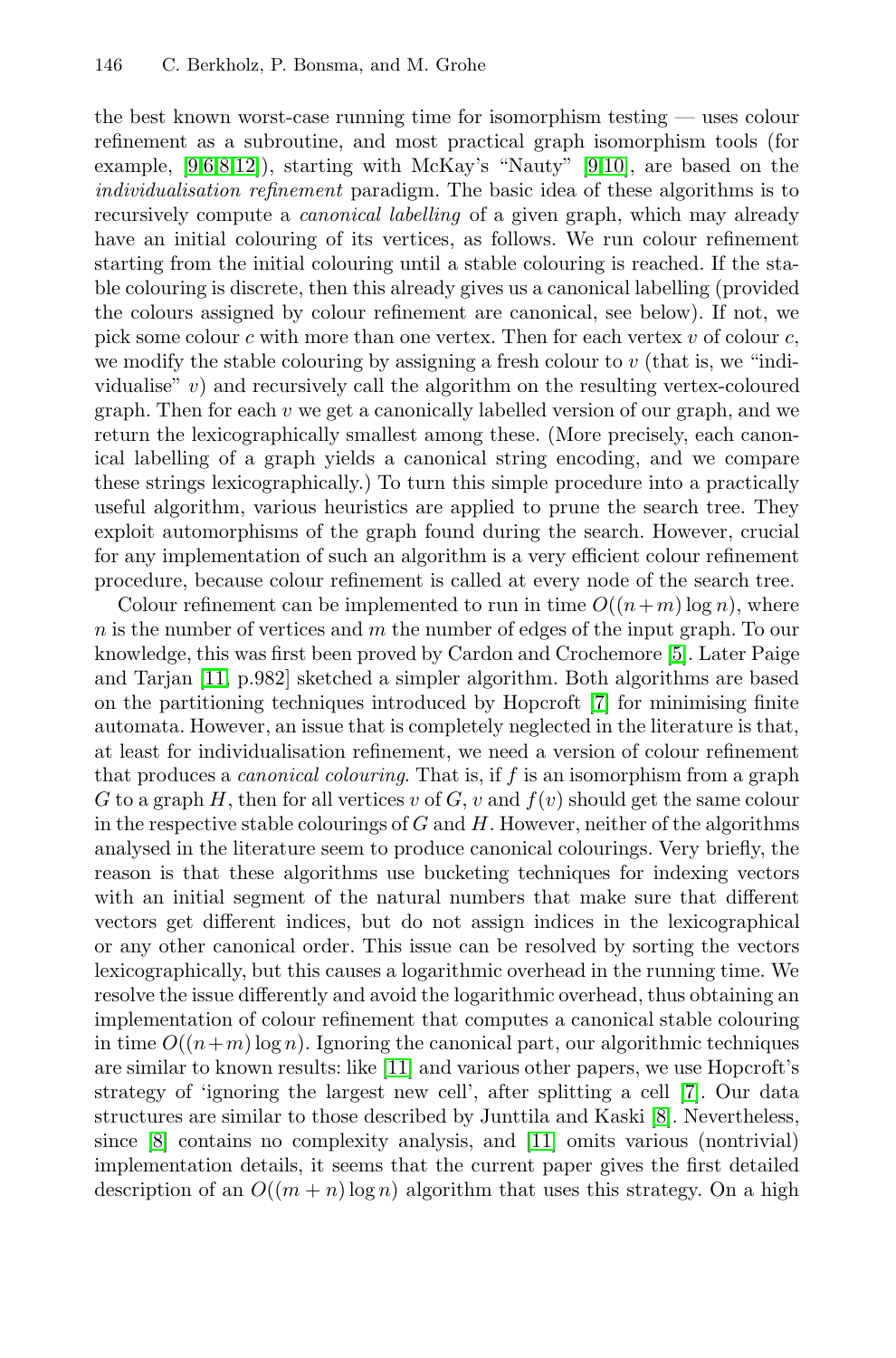level, our algorithm is also quite similar to McKay's *canonical* colour refinement algorithm [9, Alg. 2.5], but with a few key differences which enable an  $O((n +$ m) log n) implementation. McKay [9] gave an  $O(n^2 \log n)$  implementation using adjacency matrices.

Now the question arises w[he](#page-2-0)ther [co](#page-7-0)lour refinement can be implemented in linear time. After various attempts, we started to believe that it cannot. Of course with currently known techniques one cannot expect to disprove the existence of a linear time algorithm for the standard (RAM) computation model, or for similar general computation models. Instead, we prove the complexity lower bound for a broad class of partition-refinement based algorithms, which captures all known colour refinement algorithms, and actually every reasonable algorithmic strategy we could think of. This model can alternatively be viewed as a "proof system". We use the following assumptions. (See Sections 2 and 4 for precise definitions.) Colour refinement algorithms start with a unit partition (which has one *cell*  $V(G)$ , and iteratively refine this until a stable colouring is obtained. This is done using *refining operations*: choose a union of current partition cells as *refining set* R, and choose another (possibly overlapping) union of partition cells S. Cells in S are split up if their neighbourhoods in  $R$  provide a reason for this. (That is, two vertices in a cell in S remain in the same cell only if they have the same number of neighbours in every cell in  $R$ .) This operation requires considering all edges between  $R$  and  $S$ , so the number of such edges is a very reasonable and modest lower bound for the complexity of such a refining step; we call this the *cost* of the operation. We note that a naive algorithm might choose  $R = S = V(G)$  in every iteration. This then requires time  $\Omega(mn)$  on graphs that require a linear number of refining operations, such as paths. Therefore, all fast algorithms are based on choosing  $R$  and  $S$  smartly (and on implementing refining steps efficiently).

<span id="page-2-0"></span>For our main lower bound result, we construct a class of instances such that any possible sequence of refining operations that yields the stable partition has total cost at least  $\Omega((m+n)\log n)$ . Note that it is surprising that a tight lower bound can be obtained in this model. Indeed, cost *upper* [bou](#page-11-6)nds in this model would not necessarily yield corresponding algorithms, since firstly we allow the sets  $R$  and  $S$  to be chosen nondeterministically, and secondly, it is not even clear how to refine S using R in time proportional to the number of edges between these classes. However, as we prove a lower bound, this makes our result only stronger. We formulate the lower bound result for undirected graphs and noncanonical colour refinement, so that it also holds for digraphs, and canonical colour refinement. Our proof also implies a corresponding lower bound for the coarsest relational partitioning problem considered by Paige and Tarjan [11]. Because of space constraints, some details have been omitted.

# **2 Preliminaries**

For an undirected (simple) graph  $G, N(v)$  denotes the set of neighbours of  $v \in V(G)$ , and  $d(v) = |N(v)|$  its degree. For a digraph,  $N^+(v)$  and  $N^-(v)$  denote the out- and in-neighbourhoods, and  $d^+(v) = |N^+(v)|$  resp.  $d^-(v) = |N^-(v)|$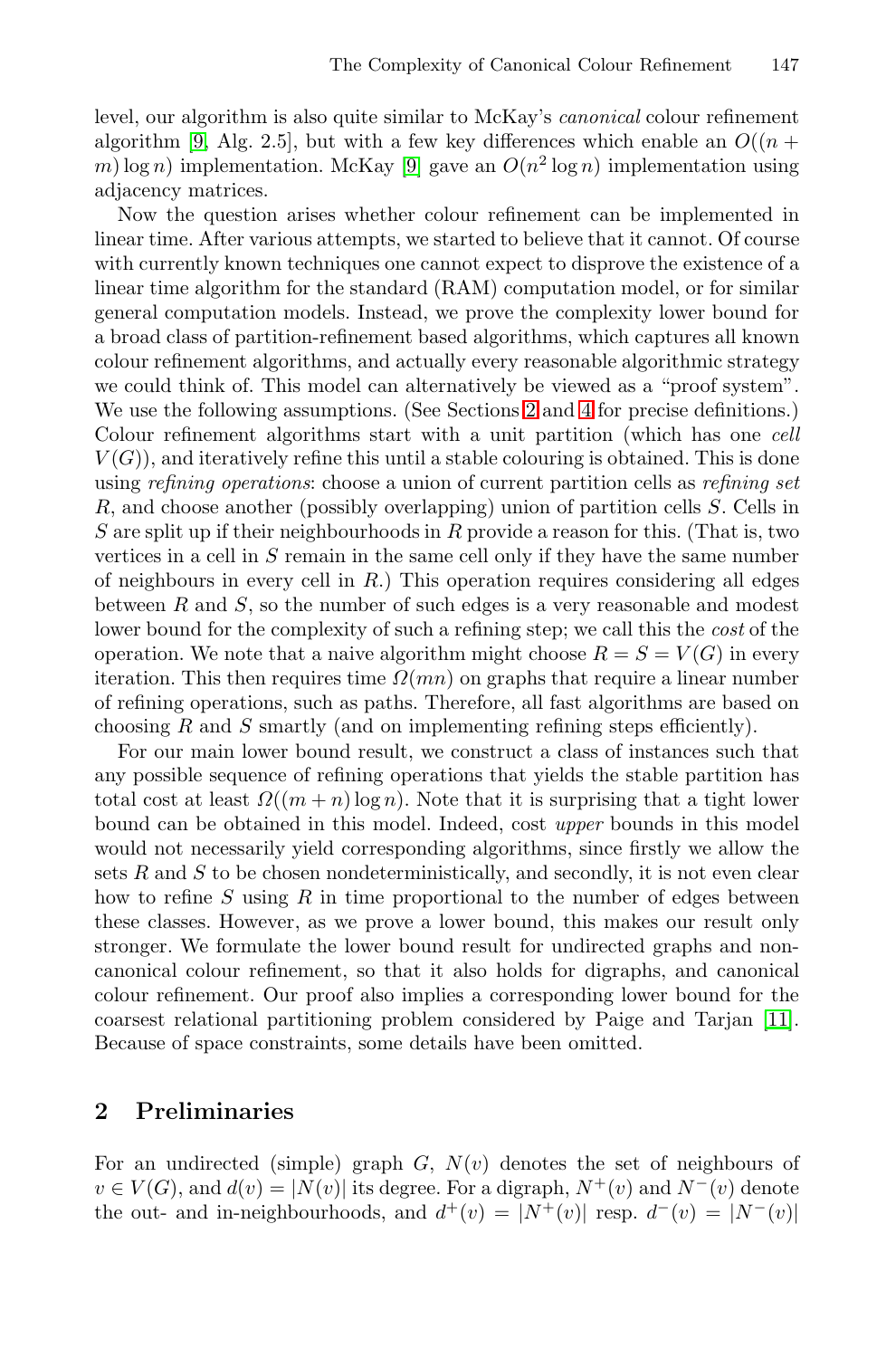the out- and in-degree, respectively. A partition  $\pi$  of a set  $\{S_1, \ldots, S_k\}$ of pairwise disjoint nonempty subsets of V, such that  $\cup_{i=1}^k S_i = V$ . The sets  $S_i$ are called *cells* of  $\pi$ . The *order* of  $\pi$  is the number of cells  $|\pi|$ . A partition  $\pi$ is *discrete* if every cell has size 1, and *unit* if it has exactly one cell. Given a partition  $\pi$  of V, and two elements  $u, v \in V$ , we write  $u \approx_{\pi} v$  if and only if there exists a cell  $S \in \pi$  with  $u, v \in S$ . We say that a set  $V' \subseteq V$  is  $\pi$ -closed if it is the union of a number of cells of  $\pi$ . In other words, if  $u \approx_{\pi} v$  and  $u \in V'$ then  $v \in V'$ . For any subset  $V' \subseteq V$ ,  $\pi$  *induces* a partition  $\pi[V']$  on  $V'$ , which is defined by  $u \approx_{\pi[V']} v$  if and only if  $u \approx_{\pi} v$ , for all  $u, v \in V'$ .

Let  $G = (V, E)$  be a graph. A partition  $\pi$  of V is *stable* for G if for every pair of vertices  $u, v \in V$  with  $u \approx_{\pi} v$  and  $R \in \pi$ , it holds that  $|N(u) \cap R|$  $|N(v) \cap R|$ . If G is a digraph, then  $|N^+(u) \cap R| = |N^+(v) \cap R|$  should hold. For readability, all further definitions and propositions in this section are formulated for (undirected) graphs, but the corresponding statements also hold for digraphs (replace degrees/neighbourhoods by out-degrees/out-neighbourhoods). One can see that if  $\pi$  is stable and  $d(u) \neq d(v)$ , then  $u \not\approx_{\pi} v$ , which we will use throughout.

A partition  $\rho$  of V *refines* a partition  $\pi$  of a subset S of V if for every  $u, v \in S$ ,  $u \approx_{\rho} v$  implies  $u \approx_{\pi} v$ . (Usually we take  $S = V$ .) If  $\rho$  refines  $\pi$ , we write  $\pi \preceq \rho$ . If in addition  $\rho \neq \pi$ , then we also write  $\pi \prec \rho$ . Note that  $\preceq$  is a partial order on all partitions of  $V$ .

<span id="page-3-1"></span>**Definition 1.** Let G be a graph, and let  $\pi$  and  $\pi'$  be partitions of  $V(G)$ . For *vertex sets*  $R, S \subseteq V(G)$  *that are*  $\pi$ -*closed, we say that*  $\pi'$  *is obtained from*  $\pi$  *by a* refining operation (R, S) *if*

- $-$  *for every*  $S' \in \pi$  *with*  $S' \cap S = \emptyset$ *, it holds that*  $S' \in \pi'$ *, and*
- $-$  *for every*  $u, v \in S$ :  $u \approx_{\pi'} v$  *if and only if*  $u \approx_{\pi} v$  *and for all*  $R' \in \pi$  *with*  $R' \subseteq R$ ,  $|N(u) \cap R'| = |N(v) \cap R'|$  holds.

<span id="page-3-0"></span>[No](#page-3-0)te that if  $\pi'$  is obtained from  $\pi$  by a refining operation  $(R, S)$ , then  $\pi \preceq \pi'$ . We say that the operation  $(R, S)$  is *effective* if  $\pi \prec \pi'$ . In this case, at least one cell  $C \in \pi$  is *split*, which means that  $C \notin \pi'$ . Note that an effective refining operation exists for  $\pi$  if and only if  $\pi$  is unstable. In addition, the next proposition says that if the goal is to obtain a (coarsest) stable partition, then applying any refining operation is safe.

**Proposition 2** (\*). <sup>1</sup> *Let*  $\pi'$  *be obtained from*  $\pi$  *by a refining operation*  $(R, S)$ *. If*  $\rho$  *is a stable partition with*  $\pi \preceq \rho$ *, then*  $\pi \preceq \pi' \preceq \rho$ *.* 

A partition  $\pi$  is a *coarsest* partition for a property P if  $\pi$  satisfies P, and there is no partition  $\rho$  with  $\rho \prec \pi$  that also satisfies property P.

**Proposition 3** (\*). Let  $G = (V, E)$  be a graph. For every partition  $\pi$  of V, *there is a unique coarsest stable partition*  $\rho$  *that refines*  $\pi$ *.* 

 $1$  In the full version, (detailed) proofs are given for statements marked with a star.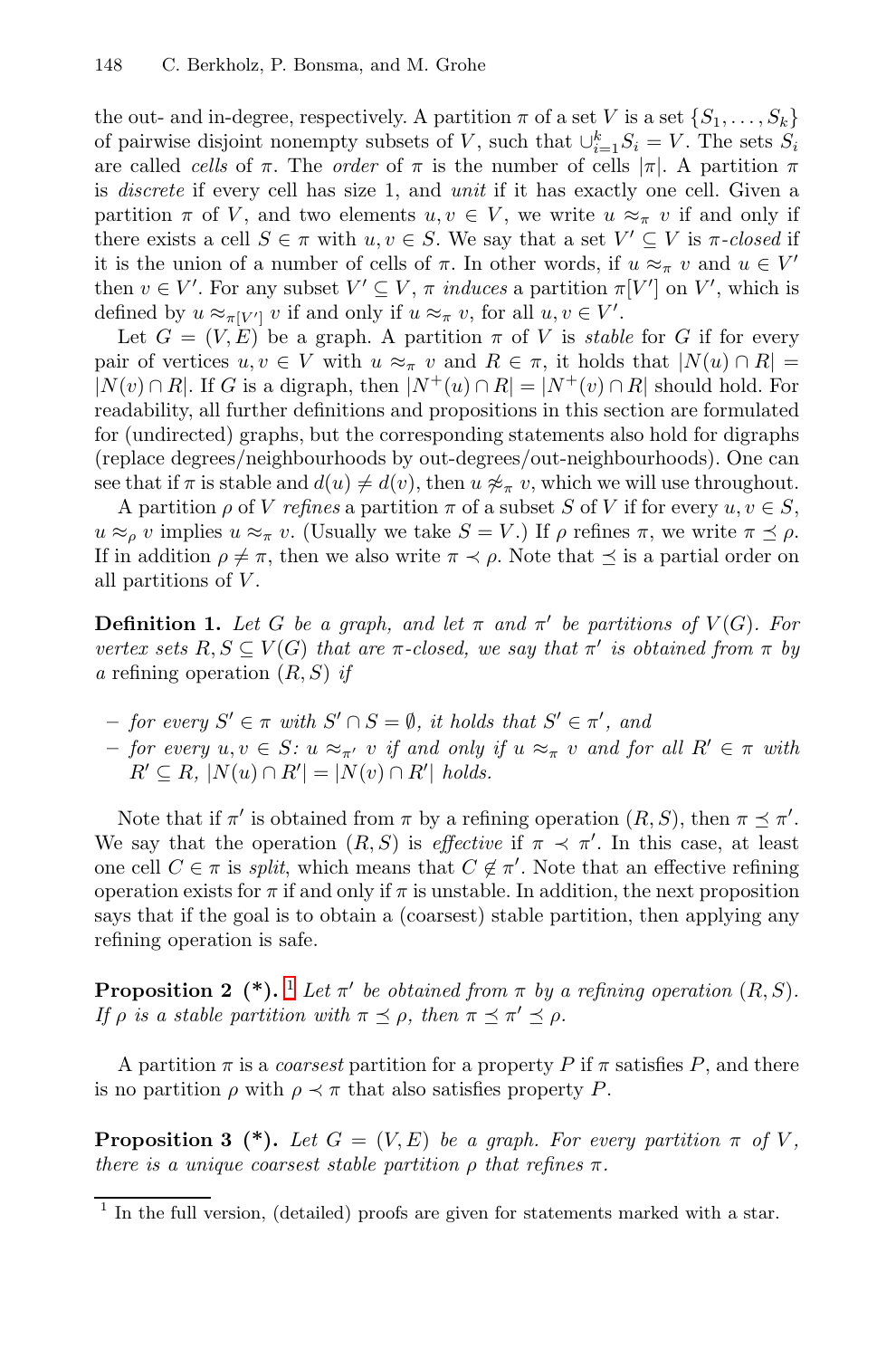### **3 A Fast Canonical Color Refinement Algorithm**

Consider a method for obtaining a sequence  $S_1^G, \ldots, S_{k(G)}^G$  of subsets of  $V(G)$ , for any (di)graph G. This method is called *canonical* if for any two isomorphic (di)graphs G and G', and any isomorphism  $h: V(G) \to V(G')$ , it holds that  $k(G) = k(G')$ , and  $u \in S_i^G$  implies  $h(u) \in S_i^{G'}$ , for any  $u \in V(G)$  and  $i \in \{1, \ldots, k(G)\}\.$  In a slight abuse of terminology, we also call the sequence canonical, if the method for obtaining it is clear from the context. For instance, for simple undirected graphs  $G$ , if we define  $D_d$  to be the set of vertices of degree d, for  $d \in \{0, \ldots, n-1\}, n = |V(G)|$ , then  $D_0, \ldots, D_{n-1}$  is a canonical sequence, because every isomorphism maps vertices to vertices of the same degree. (In other words: degrees are *isomorphism invariant*.) In this section we give a fast algorithm for obtaining a canonical coarsest stable partition of  $V(G)$ , for any digraph G. This is an *ordered partition* of V, which is a sequence of sets  $C_1, \ldots, C_k$ such that  $\{C_1,\ldots,C_k\}$  is a partition of V. To obtain the most general result, we formulate the algorithm for digraphs.

*High-level Description and Correctness Proofs* The input to our algorithm is a digraph  $G = (V, E)$ , with  $V = \{1, \ldots, n\}$ . For every vertex  $v \in V$ , the sets of out-neighbours  $N^+(v)$  and in-neighbours  $N^-(v)$  are given. Throughout, the algorithm maintains an ordered partition  $\pi = C_1, \ldots, C_k$  of V, starting with the unit partition. This partition is iteratively refined using operations of the form  $(R, V)$ , where  $R = C_r$  for some  $r \in \{1, \ldots, k\}$ . We will show that when the algorithm terminates, no effective refining operations are possible on the resulting partition. So the resulting partition is the unique coarsest stable partition of G.

We now explain how to maintain a canonical order for the partition  $\pi$  =  $C_1,\ldots,C_k$ . To this end, indices  $i \in \{1,\ldots,k\}$  are called *colours*, and the cells  $C_i$ are also called *colour classes* of the current partition. The partition  $\pi$  is then also viewed as a *colouring* of the vertices with colours 1,...,k. To canonically choose the next *refining colour* r, we maintain a canonical sequence (stack)  $S_{\text{refine}}$  of colours that should still be used as refining colour. When a new refining colour r should be chosen, we select r to be the last colour added to  $S_{\text{refine}}$  (i.e. r is popped from the stack). For a given refining colour class  $R = C_r$  and any  $x \in V$ , call  $d_r^+(x) := |N^+(x) \cap R|$  the *colour degree* of x. Then every colour  $s \in \{1, \ldots, k\}$  will be split up according to colour degrees. More precisely, for a given refining colour r, we partition every cell  $C_s$  into new cells  $C_{\sigma_1}, \ldots, C_{\sigma_p}$ , such that for  $x \in C_{\sigma_i}$  and  $y \in C_{\sigma_j}$ : (i)  $i = j$  if and only if  $d_r^+(x) = d_r^+(y)$ , and (ii) if  $i < j$  then  $d_r^+(x) < d_r^+(y)$ . In other words, the new colours are ordered canonically according to their colour degrees. Since we wish to have nonempty sets in our partition, we choose  $\sigma_1 = s$ , and  $\sigma_i = k + i - 1$  for all  $2 \le i \le p$ , and then update the number of colours  $k$ . To obtain a canonical colouring, it is also important to split up the colours  $s \in \{1, \ldots, k\}$  in increasing order.

It remains to explain how newly introduced colours are added to the stack  $S_{\text{refine}}$  in a canonical way. Initially,  $S_{\text{refine}}$  contains colour 1, and whenever new colours are introduced during the splitting of a colour class  $C_s$ , these are pushed onto the stack  $S_{\text{refine}}$ , in increasing order. There is however one exception: if we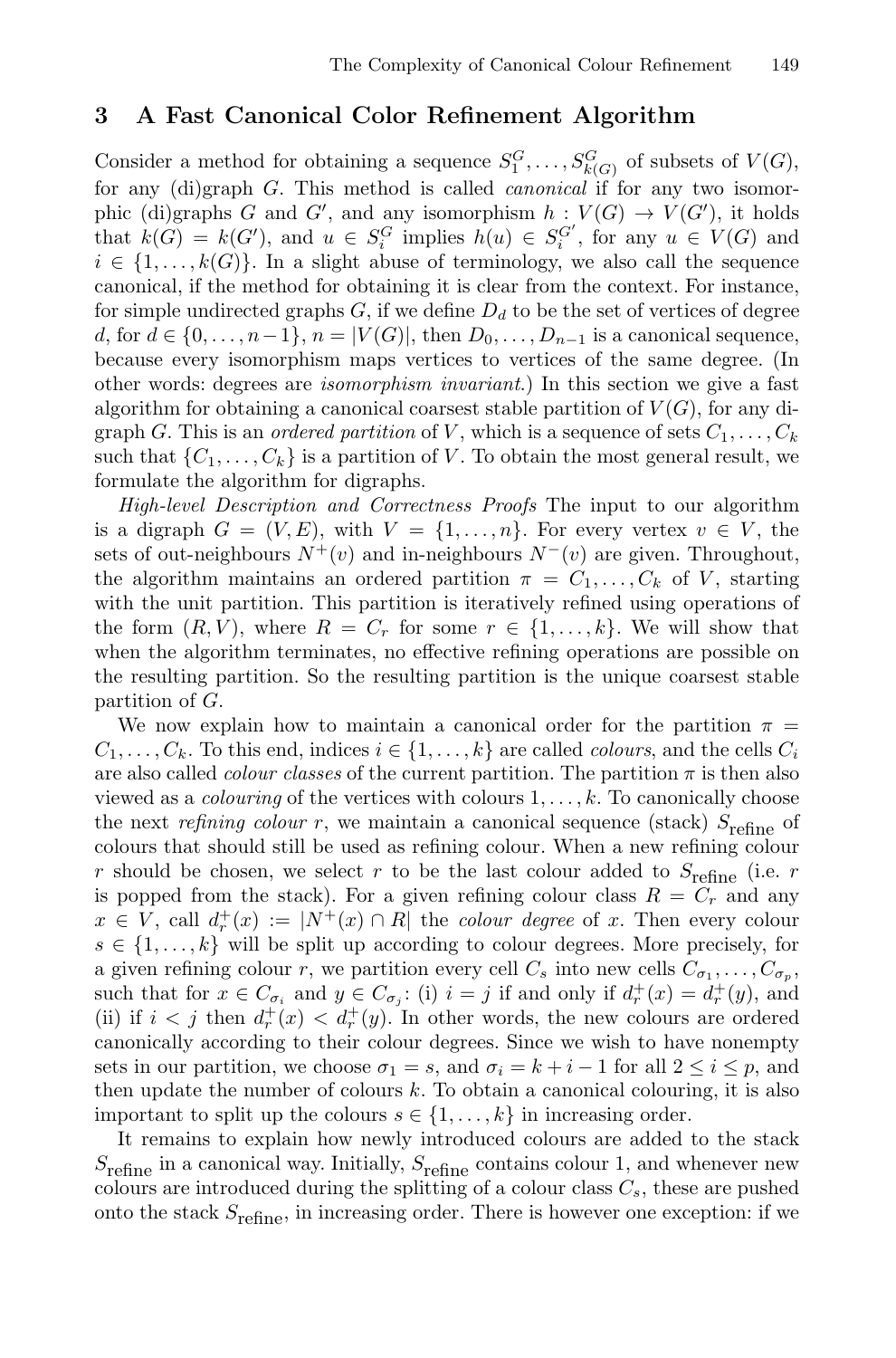<span id="page-5-0"></span>have already used the vertex set  $S = C_s$  as refining colour class before, and this set is s[pli](#page-11-5)t up into new colours  $C_{\sigma_1}, \ldots, C_{\sigma_p}$ , then it is not necessary to use all of these new colours as refining colours later. Indeed, for every  $i \in \{1, ..., p\}$ and every  $x, y \in V(G)$ , if  $|N^+(x) \cap S| = |N^+(y) \cap S|$  and  $|N^+(x) \cap C_j|$  $|N^+(y) \cap C_j|$  holds for every  $j \neq i$ , then it also holds that  $|N^+(x) \cap C_i|$  =  $|N^+(y) \cap C_i|$ , since  $\{C_{\sigma_1}, \ldots, C_{\sigma_p}\}\$ is a partition of S. Hence we may select an  $i \in \{1,\ldots,p\}$ , and only add the colours  $\{1,\ldots,p\} \setminus \{i\}$  to the stack  $S_{\text{refine}}$ . To obtain a good complexity, we choose i such that  $|C_{\sigma_i}|$  is maximised, in order to minimise the sizes of the refining colour sets used later during the computation. (This is Hopcroft's trick [7].) To be precise, for a given s, we canonically choose b to be the minimum colour degree that maximises  $|\{x \in C_s \mid d_r^+(x) = b\}|$ , and add all newly introduced colours to the stack, in increasing order, except the new colour that corresponds to b. On the other hand, if s was already on the stack <sup>S</sup>refine, then this argument does not apply, so we have to add every new colour to the stack. [Th](#page-3-1)e algorithm terminates when the stack  $S_{\text{refine}}$  is empty, and returns the final ordered partition  $C_1, \ldots, C_k$ .

### **Lemma 4.** *For any digraph* G*, the above algorithm computes a canonical sequence*  $C_1, \ldots, C_k$ *, such that*  $\{C_1, \ldots, C_k\}$  *is the coarsest stable partition of* G.

**Proof sketch:** The resulting partition  $\pi = \{C_1, \ldots, C_k\}$  is refined by the coarsest stable partition  $\omega$  of G because it is obtained from the unit partition by using refining operations (Proposition 2). It is then equal to  $\omega$  since it is stable. This follows since using the argument given above, one can verify that the following invariant is maintained: if there exist colour classes  $C_r$  and  $C_s$  such that the refining operation  $(C_r, C_s)$  is effective, then the stack  $S_{\text{refine}}$  contains a colour r' such that the refining operation  $(C_{r'}, C_s)$  is effective. Since the stack  $S_{\text{refine}}$  is empty when the algorithm terminates, stability follows. The final sequence is canonical since at every point during the computation, both the stack  $S_{\text{refine}}$  and the current ordered partition  $C_1, \ldots, C_k$  are canonical sequences. This holds because informally, the new colours that we assign to vertices, and the order in which new colours are added to the stack, are completely determined by isomorphism-invariant values such as colour degrees with respect to sets from a canonical sequence.  $\Box$ 

*Implementation and Complexity Bound.* We now describe a fast implementation of the aforementioned algorithm. The main idea of the complexity proof is the following: one *iteration* consists of popping a refining colour r from the stack  $S_{\text{refine}}$ , and applying the refining operation  $(R, V)$ , with  $R = C_r$ . Below we show that one such iteration takes time  $O(|R| + D^{-}(R) + k_i \log k_i)$ , where  $D^{-}(R) = \sum_{v \in R} d^{-}(v)$  and  $k_i$  is the number of new colours that are introduced during iteration *i*. Next, we observe that for every vertex  $v \in V(G)$ , if  $R_1^v, \ldots, R_q^v$  are the refining colour classes  $C_r$  with  $v \in C_r$  that are considered throughout the computation, in chronological order, then for all  $i \in \{1, \ldots, q-1\}$ ,  $|R_i^v| \geq 2|R_{i+1}^v|$  holds. This holds because whenever a set  $S = C_s$  is split up into  $C_{\sigma_1}, \ldots, C_{\sigma_n}$ , where S has been considered earlier as a refining colour (so it is not in  $S_{\text{refine}}$  anymore), then for all new colours  $\sigma_i$  that are added to the stack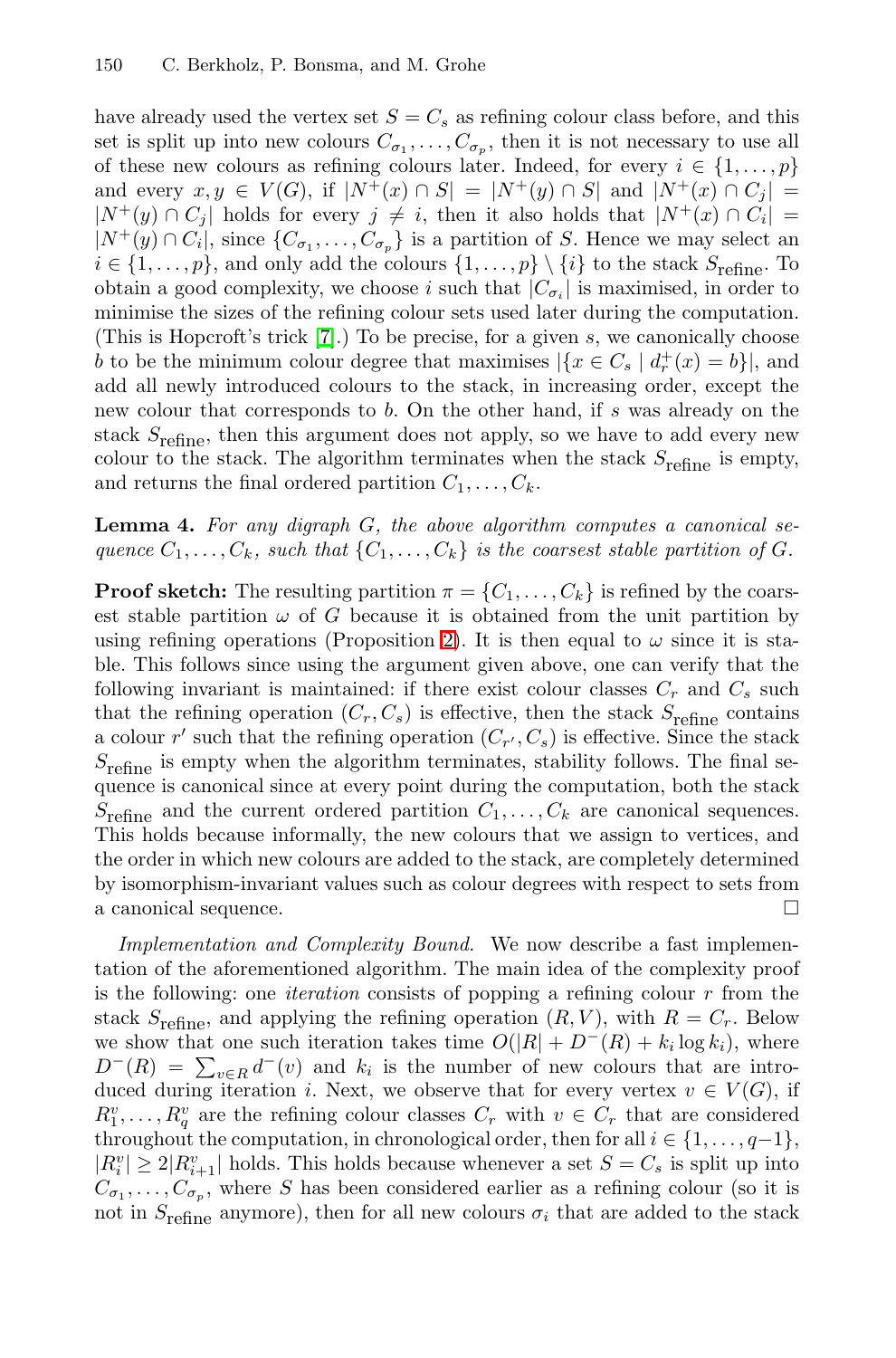$S_{\text{refine}}$ ,  $|C_{\sigma_i}| \leq \frac{1}{2}|S|$  holds (since the largest colour class is not added to  $S_{\text{refine}}$ ). Note that if a colour class  $C_{\sigma_i}$  is subsequently split up before it is considered as refining colour, the bound of course also holds. It follows that every  $v \in V(G)$ appears at most  $\log_2 n$  times in a refining colour class. Then we can write

$$
\sum_{R} |R| + D^{-}(R) \le \sum_{v \in V(G)} (1 + d^{-}(v)) \log_2 n = (n + m) \log_2 n,
$$

with  $m = |E(G)|$ , where the first summation is over all refining colour classes  $R = C_r$  considered during the computation. In addition, the total number of new colours that is introduced is at most  $n$ , since every colour class, after it is introduced, remains nonempty throughout the computation. So we may write  $\sum_i k_i \log k_i \leq \sum_i k_i \log n \leq n \log n$ . Combining these facts shows that the total complexity of the algorithm can be bounded by  $O((n+m)\log n) + O(n\log n) =$  $O((n+m)\log n)$ .

It remains to describe an implementation such that the complexity of one iteration i of the while-loop, where refining colour class  $R = C_r$  is considered, can be bounded by  $O(|R| + D^{-1}(R) + k_i \log k_i)$ . The colour classes  $C_i$  are represented by doubly linked lists. For all lists, we maintain the length.

The first challenge is how to compute the colour degrees  $d_r^+(v)$  efficiently for every  $v \in V(G)$ , with respect to the refining colour r. For this we use an array cdeg[v], indexed by  $v \in \{1, \ldots, n\}$ . We use the following invariant: at the beginning of every iteration,  $\deg[v] = 0$  for all v. Then we can compute these colour degrees by looping over all in-neighbours w of all vertices  $v \in R$ , and increasing cdeg[w]. At the same time, we compute a list  $C_{\text{adj}}$  of colours i that contain at least one vertex  $w \in C_i$  with  $\deg[w] \geq 1$ , and for every such colour i, we compute a list  $A_i$  of all vertices w with  $\deg[w] \geq 1$ . None of these lists contain duplicates. This can all be done in time  $O(|R| + D^{-1}(R))$ , assuming that at the beginning of every iteration, every  $A_i$  is an empty list,  $C_{\text{adj}}$  is an empty list, and flags are maintained for colours to keep track of membership in  $C_{\text{adi}}$ . With the same complexity, we can reset all of these data structures at the end of every iteration.

Next, we address how we can consider all colours that split up in one iteration, in canonical (increasing) order. To this end, we compute a new list  $C_{\text{split}}$ , which represents the subset of  $C_{\text{adj}}$  containing all colours that actually split up. By ensuring that all colours in  $C_{split}$  split up, we have that  $|C_{split}| \leq k_i$ , and therefore we can afford to sort this list. This can be done using any list sorting algorithm of complexity  $O(k_i \log k_i)$ , such as merge sort. To compute which colours split up, we compute for every colour in  $i \in C_{\text{adj}}$  the maximum colour degree maxcdeg[i] and minimum colour degree mincdeg[i]. The value maxcdeg[i] can easily be computed while computing the colour degrees. We have mincdeg[i] = 0 if  $|A_i| < |C_i|$ . Otherwise, we can afford to compute mincdeg[i] by iterating over  $A_i = C_i.$ 

Finally, we need to show how a single colour class  $S = C_s$  can be split up, and how the appropriate new colours can be added to the stack  $S_{\text{refine}}$  in the proper order, all in time  $O(D_R^+(S))$ . Here  $R = C_r$  denotes the refining colour class, and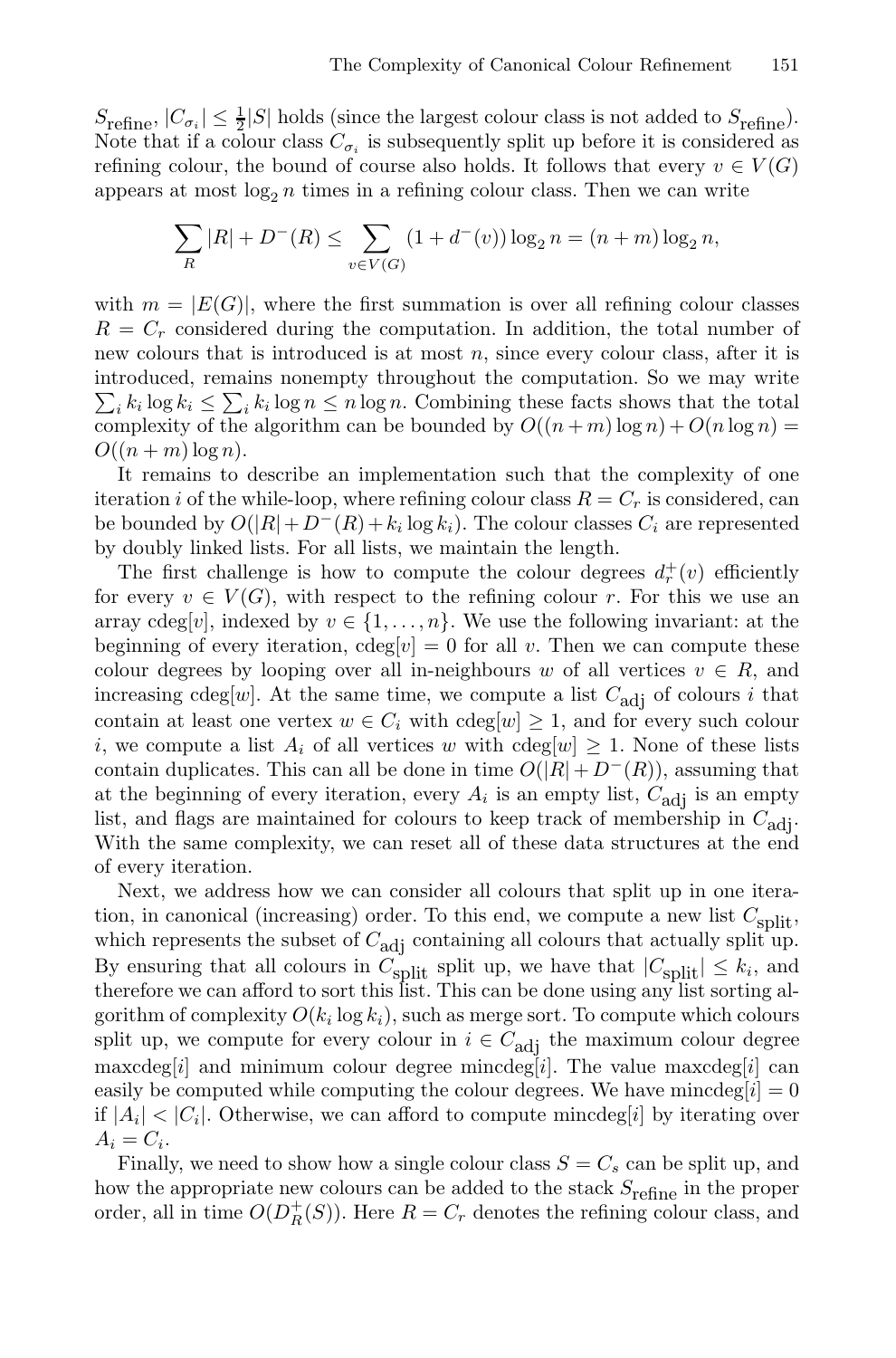$D_R^+(S) = \sum_{v \in S} |N^+(v) \cap R|$ . Note that when summing over all  $s \in C_{\text{split}}$ , this indeed gives a total complexity of at most  $O(D^-(R))$ . Firstly, for every relevant d, we compute how many vertices in  $C_s$  have colour degree d. These values are stored in an array numcdeg[d], indexed by  $d \in \{0, \ldots, \text{maxcdeg}[s]\}\$ . (Note that maxcdeg[s]  $\leq D_R^+(S)$ , so we can afford to initialise an array of this size.) Using this array numcdeg, we can easily compute the (minimum) colour degree b that occurs most often in S, which corresponds to the new colour that is possibly not added to  $S_{\text{refine}}$ . Using numcdeg, we can also easily construct an array  $f_{\text{newcol}}$ , indexed by  $d \in \{0, \ldots, \text{maxcdeg}[s]\},$  which represents the mapping from colour degrees that occur in  $S$  to newly introduced colours, or to the current colour  $s$ . Finally, we can loop over  $A_s$  in time  $O(D_R^+(S))$ , and move all vertices  $v \in A_s$ from  $C_s$  to  $C_i$ , where  $i = f_{\text{newcol}}[\text{cdeg}[v]]$  is [th](#page-5-0)e new colour that corresponds to the colour degree of  $v$ . With a proper implementation using doubly linked lists, this can be done in constant time for a single vertex. Note that looping over  $A_s$ suffices, because if there are vertices in  $C_s$  with colour degree 0, then these keep the same colour, and thus do not need to be addressed. This fact is essential since the number of such vertices may not be bounded by  $O(D_R^+(S))$ .

<span id="page-7-0"></span>This shows how the algorithm can be impleme[nt](#page-11-8)[e](#page-11-9)[d](#page-11-7) [suc](#page-11-10)[h](#page-11-11) [t](#page-11-11)hat one iteration takes time  $O(|R| + D^{-}(R) + k_i \log k_i)$ . Combined with the above analysis, this shows that the algorithm terminates in time  $O((n+m)\log n)$ . So with Lemma 4, we obtain:

**Theorem 5.** For any digraph G on n vertices with m edges, in time  $O((n +$ m) log n) *a canonical coarsest stable partition can be computed.*

In individualisation refinement algorithms, one branch is as follows [9,6,8,12,10]: whenever a stable but non-discrete colouring is obtained, some new vertex  $v$  is 'individualised' by assigning it a new unique colour, v is added to  $S_{\text{refine}}$ , and the process continues. Observe that the  $O((n + m) \log n)$  bound holds for this entire process.

# **4 Complexity Lower Bound**

The *cost* of a refining operation  $(R, S)$  is  $cost(R, S) := |\{(u, v) | u \in R, v \in S\}|$ . This is basically the number of edges between  $R$  and  $S$ , except that edges with both ends in  $R \cap S$  are counted twice.

**Definition 6.** *Let*  $G = (V, E)$  *be a graph, and*  $\pi$  *be a partition of* V.

- $-If \pi$  *is stable, then cost*( $\pi$ ) := 0*.*
- $-$  *Otherwise,*  $cost(\pi) := \min_{R,S} cost(\pi(R, S)) + cost(R, S)$ *, where the minimum is taken over all effective refining operations*  $(R, S)$  *that can be applied to*  $\pi$ *, and where*  $\pi(R, S)$  *denotes the partition resulting from the operation*  $(R, S)$ *.*

A refining operation  $(R, S)$  on  $\pi$  is *elementary* if both  $R \in \pi$  and  $S \in \pi$ . The following observation is useful: since non-elementary refining steps can be split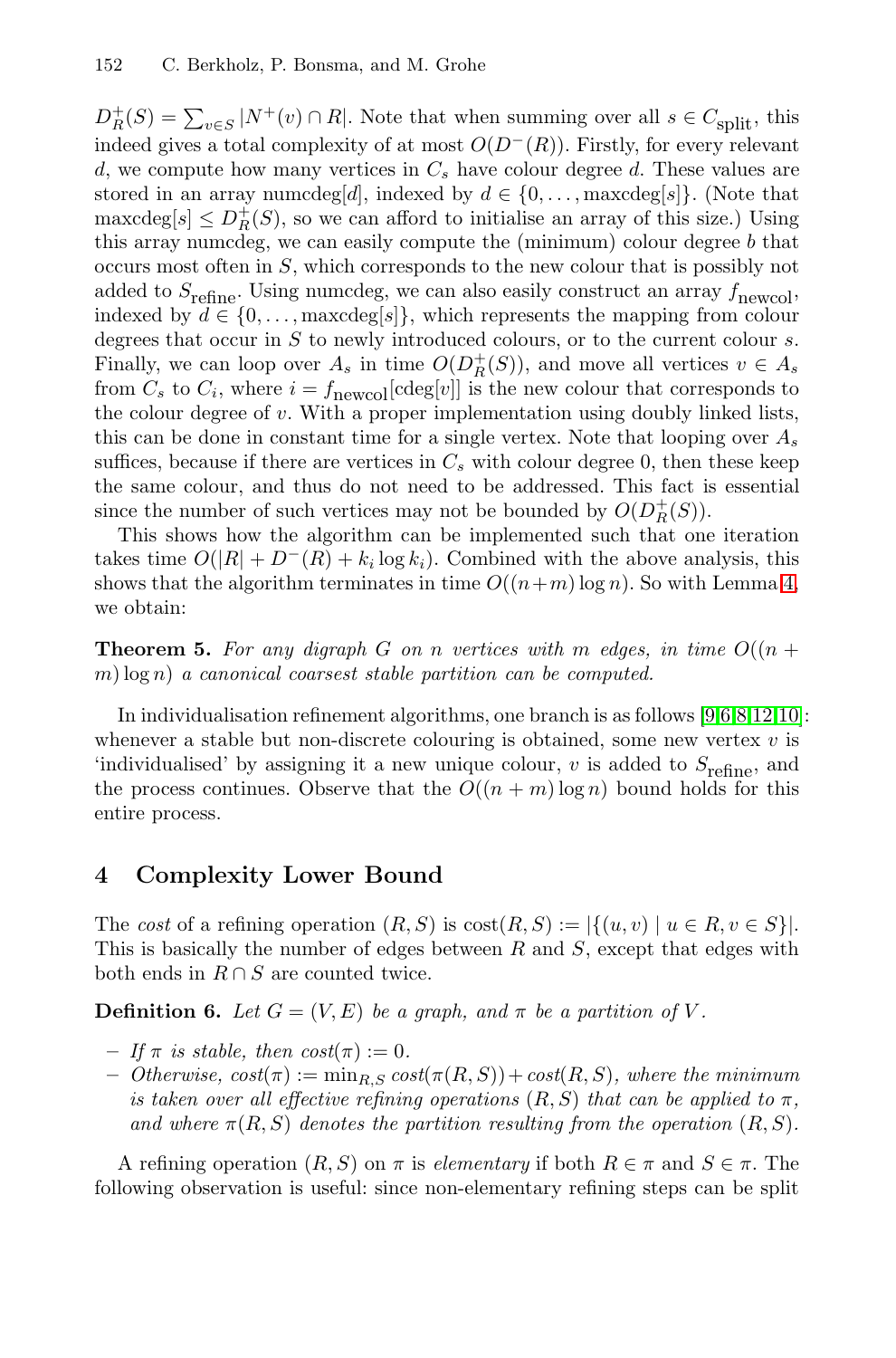<span id="page-8-1"></span>up into elementary refining steps with the same total cost, we may also take the minimum over all effective *elementary* refining operations.

We can now formulate the main result of this section.

**Theorem 7.** For every integer  $k > 2$ , there is a graph  $G_k$  with  $n \in O(2^k k)$ *vertices and*  $m \in O(2^k k^2)$  *edges, such that*  $cost(\alpha) \in \Omega((m+n) \log n)$ *, where*  $\alpha$ *is the unit partition of*  $V(G_k)$ *.* 

Note that this theorem implies a complexity lower bound for all partitionrefinement based algorithms for colour refinement, as discussed in the introduction. We use the following key observation to prove the theorem. For a partition  $\pi$  of V, denote by  $\pi_{\infty}$  the coarsest stable partition of V that refines  $\pi$ .

**Proposition 8** (\*). Let  $\pi$  and  $\rho$  be partitions of V such that  $\pi \leq \rho \leq \pi_{\infty}$ . Then  $cost(\pi) \ge cost(\rho)$ .

We say that a partition  $\pi$  of V *distinguishes* two sets  $V_1 \subseteq V$  and  $V_2 \subseteq V$  if there is a set  $R \in \pi$  with  $|R \cap V_1| \neq |R \cap V_2|$ . This is used often for the case where  $V_1 = N(u)$  and  $V_2 = N(v)$  for two vertices u and v, to conclude that if  $\pi$  is stable, then  $u \not\approx_{\pi} v$ . If  $V_1 = \{x\}$  and  $V_2 = \{y\}$ , then we also say that  $\pi$ *distinguishes* x *from* y.



<span id="page-8-0"></span>**Fig. 1.** The Graph *<sup>G</sup>*<sup>3</sup>

*Construction of the Graph* For  $k \in \mathbb{N}$ , denote  $\mathcal{B}_k = \{0, \ldots, 2^k - 1\}$ . For  $\ell \in \{0, \ldots, k\}$  and  $q \in \{0, \ldots, 2^{\ell}-1\}$ , the subset  $\mathcal{B}_q^{\ell} = \{q2^{k-\ell}, \ldots, (q+1)2^{k-\ell}-1\}$ is called the  $q$ -th binary block of level  $\ell$ . Analogously, for any set of vertices with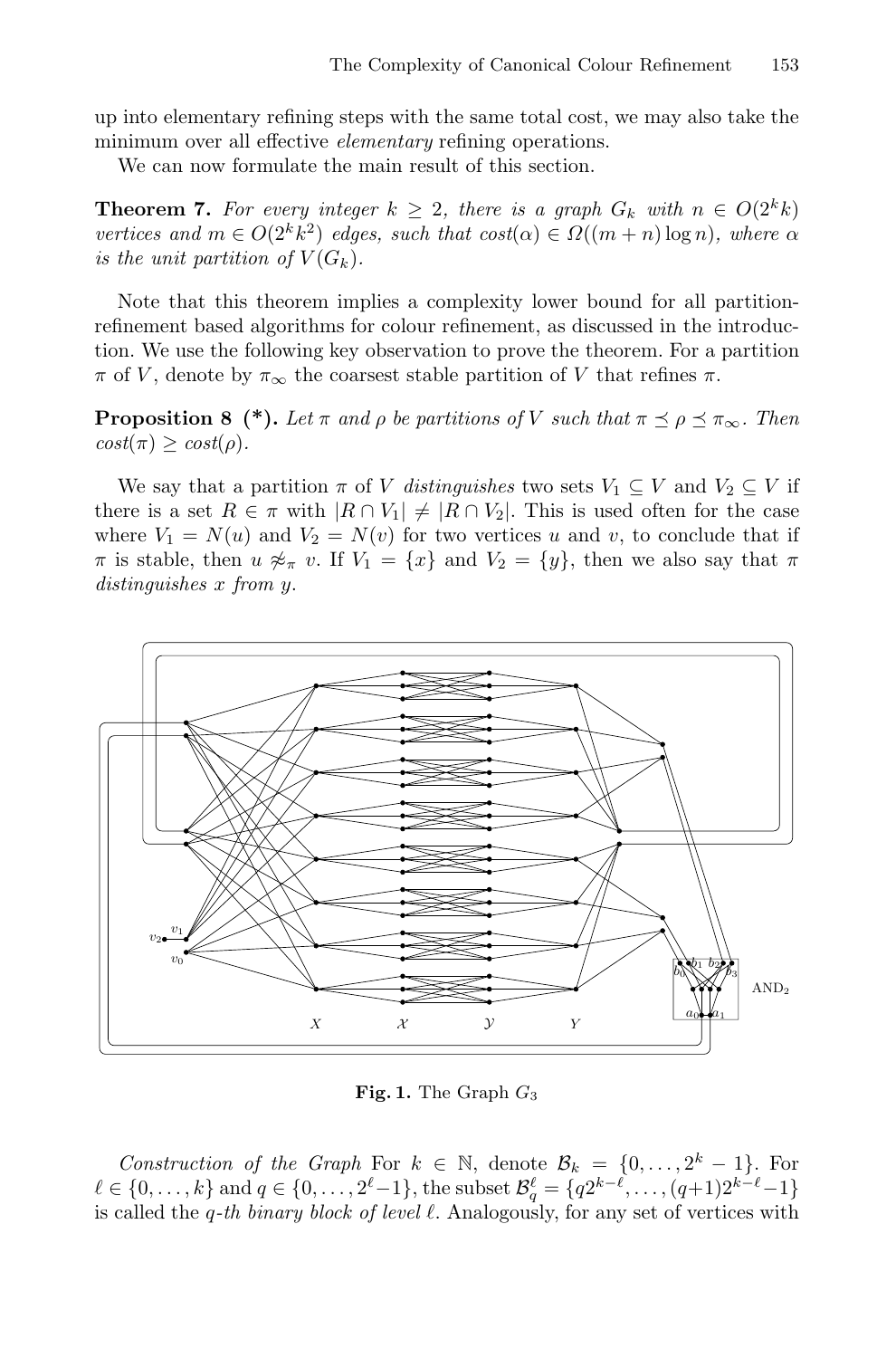indices in  $\mathcal{B}_k$ , we also consider binary blocks. For instance, if  $X = \{x_i \mid i \in \mathcal{B}_k\},\$ then  $X_q^{\ell} = \{x_i \mid i \in \mathcal{B}_q^{\ell}\}\$ is called a binary block of X. For such a set X, a partition  $\pi$  of X *into binary blocks* is a partition where every  $S \in \pi$  is a binary block. A key fact for binary blocks that we will often use is that for any  $\ell$  and  $q,\,\mathcal{B}_{q}^{\ell}=\mathcal{B}_{2q}^{\ell+1}\cup \mathcal{B}_{2q+1}^{\ell+1}.$ 

For every integer  $k \geq 2$ , we will construct a graph  $G_k$ . In its core this graph consists of the vertex sets  $X = \{x_i \mid i \in \mathcal{B}_k\}, \; \mathcal{X} = \{x_i^j \mid i \in \mathcal{B}_k, j \in [k]\},$  $\mathcal{Y} = \{y_i^j \mid i \in \mathcal{B}_k, j \in [k]\}\$ and  $Y = \{y_i \mid i \in \mathcal{B}_k\}$ . Every vertex  $x_i$  is adjacent to  $x_i^j$  for all  $j \in [k]$  and every  $y_i$  is adjacent to all  $y_i^j$ . Furthermore, for all  $i, j_1, j_2$ there is an edge between  $x_i^{j_1}$  and  $y_i^{j_2}$ . (For X, *binary blocks* are subsets of the form  $\mathcal{X}_{q}^{\ell} := \{x_i^j \mid i \in \mathcal{B}_{q}^{\ell}, j \in [k]\},\$ and for  $\mathcal Y$  the definition is analogous.)

We add gadgets to the graph to ensure that any sequence of refining operations behaves as follows. After the first step, which distinguishes vertices according to their degrees,  $X$  and  $Y$  are cells of the resulting partition. Next,  $X$  splits up into two binary blocks  $X_0^1$  and  $X_1^1$  of equal size. This causes X to split up accordingly into  $\mathcal{X}_0^1$  and  $\mathcal{X}_1^1$ . One of these cells will be used to halve  $\mathcal Y$  in the same way. This refining operation  $(R, S)$  is expensive because  $[R, S]$  contains half of the edges between  $\mathcal X$  and  $\mathcal Y$ . Next,  $Y$  can be split up into  $Y_0^1$  and  $Y_1^1$ . Once this happens, there is a gadget AND<sub>1</sub> that causes the two cells  $X_0^1$ ,  $X_1^1$  to split up into the four cells  $X_q^2$ , for  $q = 0, \ldots, 3$ . Again, this causes cells in  $\mathcal{X}, \mathcal{Y}$  and Y to split up in the same way and to achieve this, half of the edges between  $\mathcal X$  and  $\mathcal Y$  have to be considered. The next gadget  $AND_2$  ensures that if both cells of Y are split, then the four cells of  $X$  can be halved again, etc. In general, we design a gadget AND<sub> $\ell$ </sub> of level  $\ell$  that ensures that if Y is partitioned into  $2^{\ell+1}$  binary blocks of equal size, then X can be partitioned into  $2^{\ell+2}$  binary blocks of equal size. By halving all the cells classes of X and Y  $k = \Theta(\log n)$  t[im](#page-11-12)es (with  $n = |V(G_k)|$ ), this refinement p[roc](#page-8-0)ess ends up with a discrete colouring of these vertices. Since every iteration uses half of the edges between  $\mathcal X$  and  $\mathcal Y$  (which are  $\Theta(m)$ ), we get the cost lower bound of  $\Omega(m \log n)$  (with  $m = |E(G_k)|$ ).

<span id="page-9-0"></span>We now define these gadgets in more detail. For every integer  $\ell \geq 1$ , we define a gadget  $AND_{\ell}$ , which consists of a graph G together with two *out-terminals*  $a_0, a_1$ , and an ordered sequence of  $p = 2^{\ell}$  *in-terminals*  $b_0, \ldots, b_{p-1}$ . For  $\ell = 1$ , the graph G has  $V(G) = \{a_0, a_1, b_0, b_1\}$ , and  $E(G) = \{a_0b_0, a_1b_1\}$ . For  $\ell = 2$ , the graph  $G$  is identical to the construction of Cai, Fürer and Immerman [4], but with an edge  $a_0a_1$  added (see Figure 1). The out-terminals  $a_0, a_1$  and in-terminals  $b_0,\ldots,b_3$  are indicated. For  $\ell \geq 3$ , AND<sub> $\ell$ </sub> is obtained by taking one copy  $G^*$  of an AND<sub>2</sub>-gadget, and two copies G' and G'' of an AND<sub> $\ell-1$ -gadget, and adding</sub> four edges to connect the two pairs of in-terminals of  $G^*$  with the pairs of outterminals of  $G'$  and  $G''$ , respectively. As out-terminals of the resulting gadget we choose the out-terminals of  $G^*$ . The in-terminal sequence is obtained by concatenating the sequences of in-terminals of  $G'$  and  $G''$ . For any  $AND_{\ell}$ -gadget G with in-terminals  $b_0, \ldots, b_{2^{\ell}-1}$ , the *in-terminal pairs* are pairs  $b_{2p}$  and  $b_{2p+1}$ , for all  $p \in \{0, \ldots, 2^{\ell-1}-1\}$ . We now state the key property for  $\overline{AND}_{\ell}$ -gadgets, which can be verified for  $\ell = 2$ , and then follows inductively for  $\ell \geq 3$ . We say that  $\rho$  *agrees with*  $\psi$  if  $\rho[S] = \psi$ .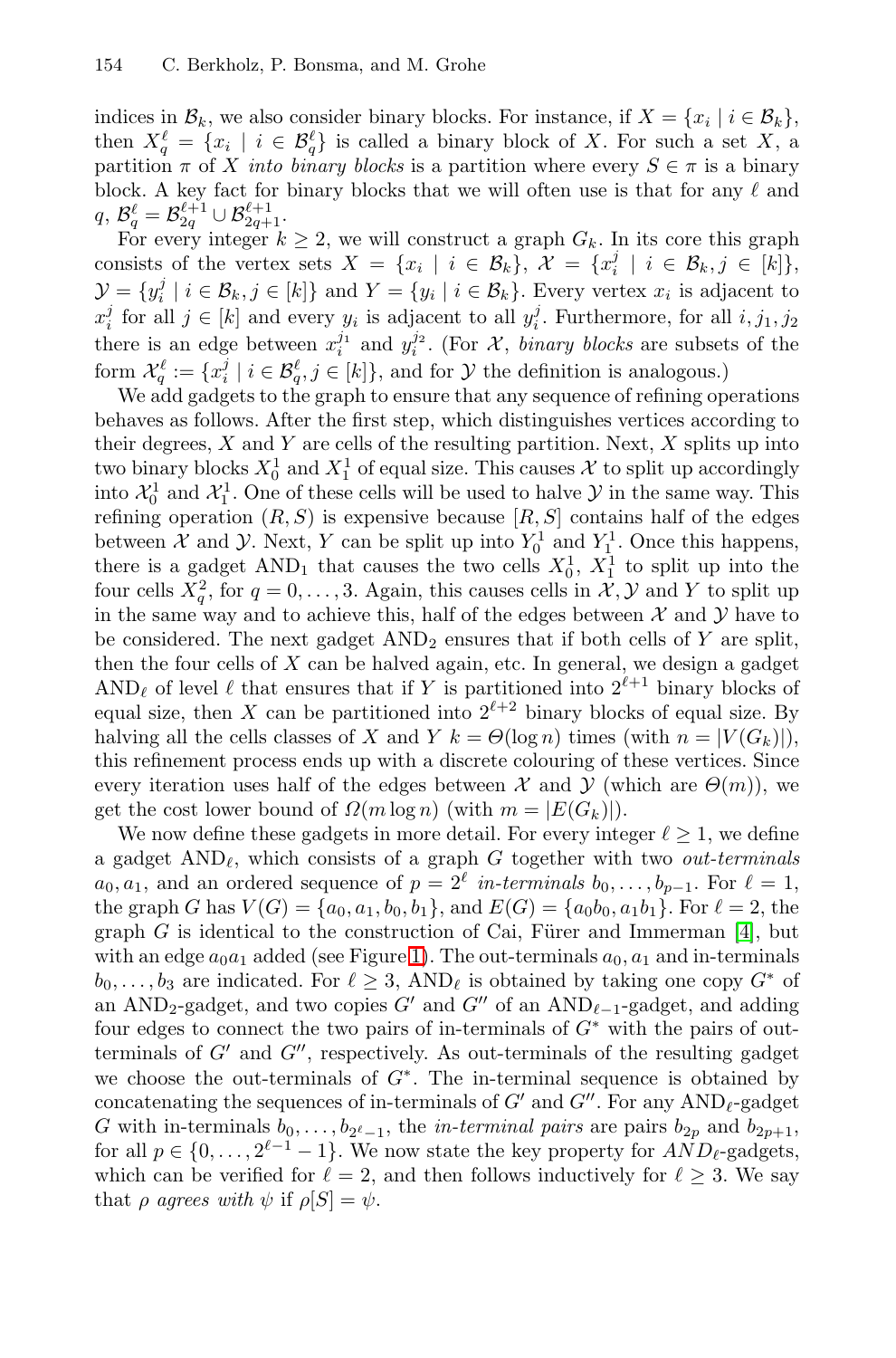**Lemma 9** (\*). Let G be an  $AND_{\ell}$ -gadget with in-terminals  $B = \{b_0, \ldots, b_{2^{\ell}-1}\}$ and out-terminals  $a_0, a_1$ . For any partition  $\psi$  of B into binary blocks, the coarsest *stable partition*  $\rho$  *of*  $V(G)$  *that refines*  $\psi$  *agrees with*  $\psi$ *. Furthermore,*  $\rho$  *distinguishes*  $a_0$  *from*  $a_1$  *if and only if*  $\psi$  *distinguishes all in-terminal pairs.* 

The graph  $G_k$  is now constructed as follows. Start with vertex sets  $X, \mathcal{X}, \mathcal{Y}$ and Y, and edges between them, as defined above. For every  $\ell \in \{1, \ldots, k-1\}$ , we add a copy G of an  $AND_{\ell}$ -gadget to the graph. Denote the in- and out-terminals of G by  $a_0, a_1$  and  $b_0, \ldots, b_{2^{\ell}-1}$ , respectively.

- $-$  For  $i = 0, 1$  and all relevant q: we add edges from  $a_i$  to every vertex in  $X_{2q+i}^{\ell+1}$ .
- $-$  For every *i*, we add edges from  $b_i$  to every vertex in  $Y_i^{\ell}$ .

Finally, we add a *starting gadget* to the graph, consisting of three vertices  $v_0, v_1, v_2$ , the edge  $v_1v_2$ , and edges  $\{v_0x_i \mid i \in \mathcal{B}_0^1\} \cup \{v_1x_i \mid i \in \mathcal{B}_1^1\}$ . See Figure 1 for an example of this construction. (In the figure, we have expanded the terminals of  $AND<sub>2</sub>$  into edges, for readability. This does not affect the behavior of the graph.)

<span id="page-10-0"></span>*Cost Lower Bound Proof* Intuitively, at level  $\ell$  of the refinement process, the current partition contains all blocks  $\mathcal{X}_a^{\ell+1}$  of level  $\ell+1$  and for all  $0 \leq q < 2^{\ell}$ , either  $\mathcal{Y}_q^{\ell}$  or the two blocks  $\mathcal{Y}_{2q}^{\ell+1}$  and  $\mathcal{Y}_{2q+1}^{\ell+1}$ . In this situation one can split up the blocks  $\mathcal{Y}_q^{\ell}$  into blocks  $\mathcal{Y}_{2q}^{\ell+1}$  and  $\mathcal{Y}_{2q+1}^{\ell+1}$  using either refinement operation  $(\mathcal{X}_{2q}^{\ell+1}, \mathcal{Y}_{q}^{\ell})$  or  $(\mathcal{X}_{2q+1}^{\ell+1}, \mathcal{Y}_{q}^{\ell})$ . These operations both have cost  $2^{k-(\ell+1)}k^2$ , and refining all the  $\mathcal{Y}_{q}^{\ell}$  cells in this way costs  $2^{k-1}k^2$ . Once  $\mathcal Y$  is partitioned into binary blocks of level  $\ell + 1$ , we can partition X into blocks of level  $\ell + 2$ (using the  $AND_{\ell}$ -gadget), and proceed the same way. Since there are k such refinement levels, we can lower bound the total cost of refining the graph by  $2^{k-1}k^3 = \Omega(m \log n)$  and are done. What remains to show is that applying the refinement operations in this specific way is the only way to obtain a stable partition. To formalise this, we introduce a number of partitions of  $V(G_k)$  that are stable with respect to the (spanning) subgraph  $G'_{k} = G_{k} - [\mathcal{X}, \mathcal{Y}]$ , and that partition  $X$  and  $Y$  into binary blocks. (For disjoint vertex sets  $S,T$ , we denote  $[S, T] = \{uv \in E(G) \mid u \in S, v \in T\}$ . So on  $G_k$ , these partitions can only be refined using operations  $(R, S)$ , where R is a binary block of X and S is a binary block of Y.

<span id="page-10-1"></span>**Definition 10.** *For any*  $\ell \in \{0, \ldots, k-1\}$ *, and nonempty set*  $Q \subseteq \mathcal{B}_{\ell}$ *, by*  $\tau_{Q,\ell}$ *we denote the partition of* X ∪Y *that contains cells*

$$
- \mathcal{X}_q^{\ell+1} \text{ for all } q \in \mathcal{B}_{\ell+1},
$$
  
-  $\mathcal{Y}_q^{\ell} \text{ for all } q \in Q, \text{ and both } \mathcal{Y}_{2q}^{\ell+1} \text{ and } \mathcal{Y}_{2q+1}^{\ell+1} \text{ for all } q \in \mathcal{B}_{\ell} \setminus Q.$ 

 $\pi_{Q,\ell}$  denotes the coarsest stable partition for  $G'_{k} = G_{k} - [\mathcal{X}, \mathcal{Y}]$  that refines  $\tau_{Q,\ell}$ .

Since  $\pi_{Q,\ell}$  is stable on  $G'_{k}$ , any effective refining operation (with respect to  $G_{k}$ ) should involve the edges between  $\mathcal X$  and  $\mathcal Y$ . Using Lemma 9, it can be shown that  $\pi_{Q,\ell}$  agrees with  $\tau_{Q,\ell}$ , and therefore any effective *elementary* refining operation has the following form: